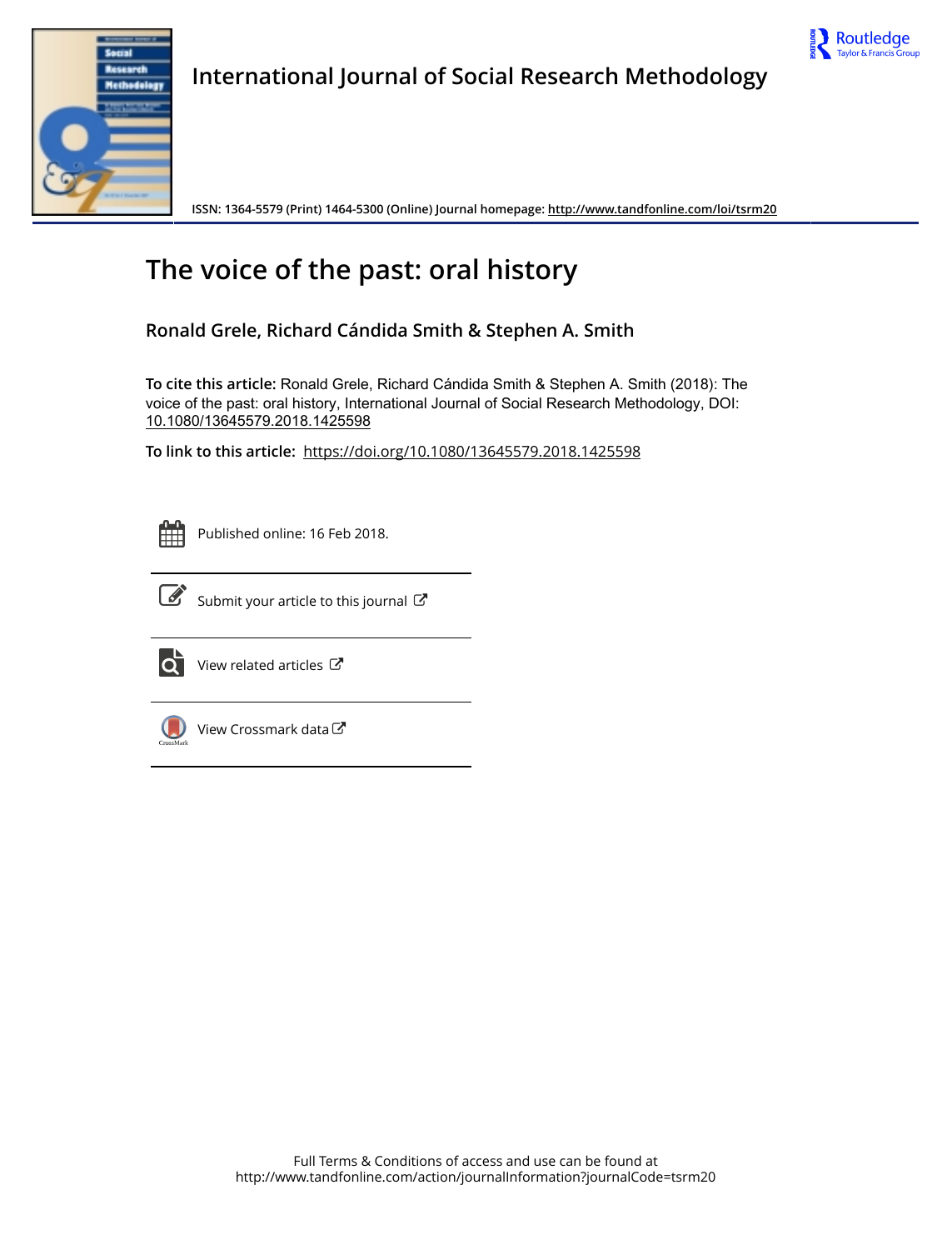

#### BOOK REVIEW SYMPOSIUM

### **The voice of the past: oral history** (4th edn), by Paul Thompson with Joanna Bornat, New York, Oxford University Press, 2017, 484 pp., £29.99 (paper), ISBN 978-0-19-933546-6

The first edition of *Voice of the Past* (1978) soon became the 'go to' text for the young field of oral history. Despite the natural limits to any attempt to survey oral history at that time and Thompson's heavy concentration on work being done in social history, particularly in the U.K., with a nod to North America, the book was the starting point for the wider discussion of the practice. Also, since the last four chapters devoted substantial attention to the actual work of mounting a project, interviewing and the processing and presentation of the results of the interviews, it became a guidebook and basic 'how to' manual for beginners. Over the years, succeeding editions (1988 and 2000) extended the discussion of oral history and in major ways increased the coverage of an ever-expanding field and thus, 'Voice' retained its status as the basic introductory text in oral history, and the most widely cited work in the field.

None of the points I am about to make should take away from the achievement of this edition. When I first heard that there was to be a revision I said to myself, and others, that it could not be done. In the almost 40 years since the initial publication, the field of has expanded in such proportions as to make a one volume introduction to the wide variety of the practice an impossible task. The number of books and articles published now, in any one year, by historians of all stripes using oral history interviews as a base for interpretation is simply beyond the possibility of being noted by, let alone read for, any one compilation. Community and public history projects of widely distinct aims and ambitions must now number in the hundreds, if not thousands. The growth of interest internationally has been phenomenal, including the founding of an international organization. Oral history activity and publications in ancillary, and often new, fields, such as narrative medicine, gerontology, memory studies, the history of gender provide testimony to the expansion of the practice. Video and film presentations, and now digital story telling have become a common part of the world of oral history. As a capstone, in 2015 the Nobel Prize in literature was awarded to an 'oral history', and more recently American P.E.N. announced a yearly five-figure dollar award for a non-academic 'oral history'.

Oral histories fill our library shelves and the cloud, and are part of the cultural furniture of the literate classes worldwide. In short it is a growth industry. That Thompson and Bornat have been able, with limits which will be noted, to encompass so much of the field in an almost encyclopaedic manner is stunning. That they have been able to place that wide range of production into the framework of its interpretative power as well almost boggles the imagination.

The encyclopaedic aims of the authors, the attempt to survey the whole field, takes many forms: bringing us up to date on what has been produced since the last edition, exploring new media usages, tracing out the international dimensions of oral history, a new special chapter on theory contributed by Lynn Abrams and an update on the intricacies of the practice such as archiving and processing. There are many courses in this dinner. Probably too many for any one review but I think we can isolate a few major issues that will provide us a kind of periscope from which to view the fullness of the text and some of its methodological claims and problems, some quite new, some long-standing.

In the first sentence of the preface to this edition, the authors note how the book 'caught the spirit of the idealism of the oral history movement at a time of hope'. This is a new description of the practice. In neither of the first two editions did Thompson describe oral history as a 'movement' and in the preface to the third edition, it was a term used solely to describe the interdisciplinary character of oral history. To be sure the term was used by many commentators at the time of the publication of the first edition, and some sense of the movement idealism that Thompson and Bornat note can be found in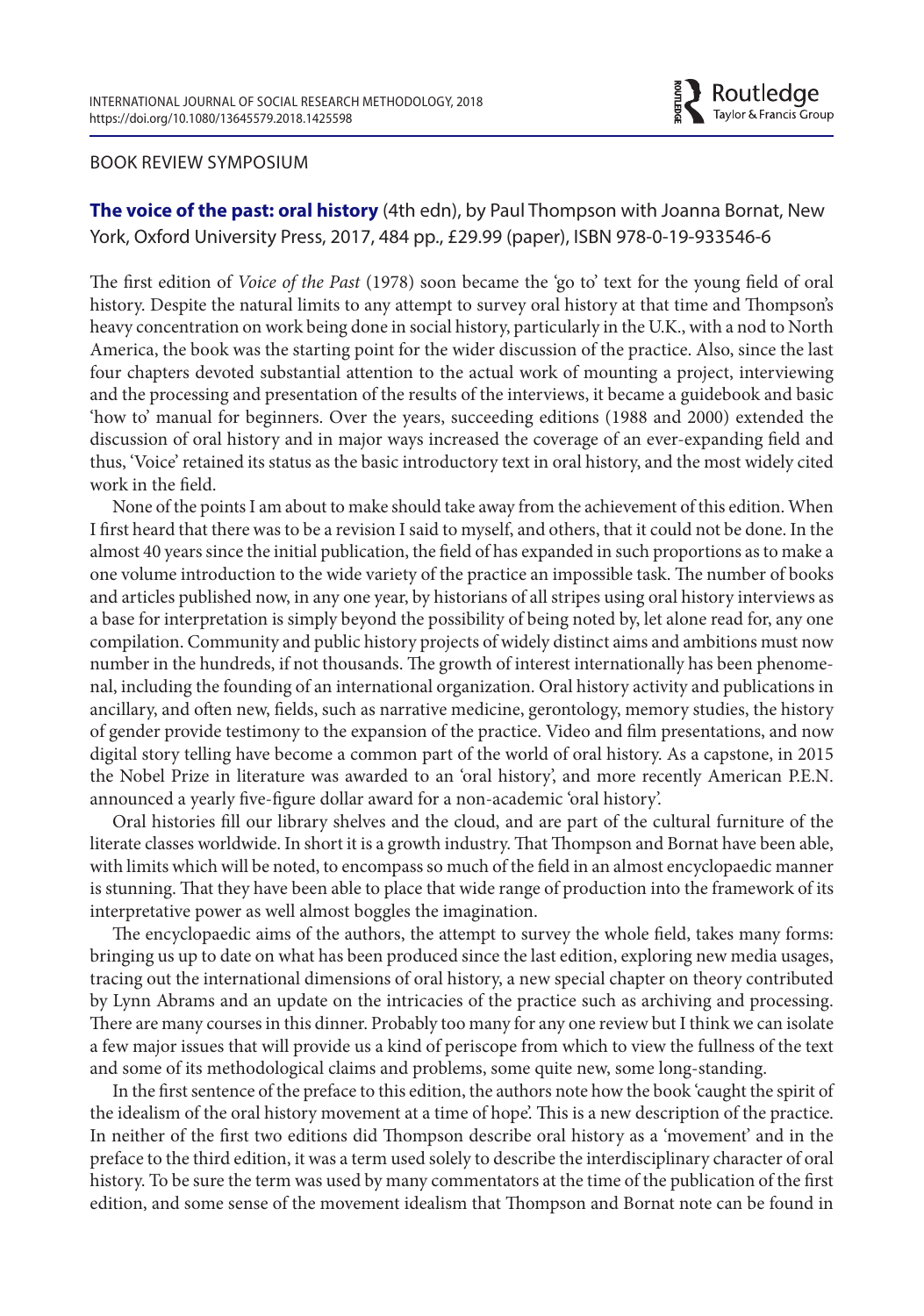<span id="page-2-1"></span>the recent German oral history of the contacts behind the formation of an international community of oral historians (Leo & Maubach, [2013](#page-3-0)), but this is a new narrative and posture for *The Voice of the Past*.

In what now feels as a different age, the term 'movement' was used consciously to draw attention to the ways in which new left historians were using oral history. Our work was seen broadly as a method to document the lives of those who had been ignored by traditional and 'mainstream' historiography: members of the working class, African-Americans, women, ethnic minorities, non-heterosexuals, etc. Behind that commitment was a belief that oral history was a way to discuss consciousness, in some cases, it was argued that in oral history interviewing one saw consciousness emerging. Oral history was also seen as a movement of those whose aim was to transform the practice of history, to give history as a community and public mission. From study to activity. Despite the fact that in many different countries oral history was being collected and used in very traditional ways to document the lives of 'men of affairs' and decision-makers, those involved in forging an international perspective on oral history, prime among them, Thompson, formed a movement. Although he did not use the term until recently, his work was always, as he said, socialist inspired.

It is clear from this edition that all over the world one finds oral historians uncovering the history and inner lives of scorned populations, political rebels and outcasts and documenting the ways in which international capital rests upon systems of inequality and oppression. It is also clear that in many areas of the world oral history is still seen as a way to move beyond a morbid and sterile historical practice. But, as herein explicated with great precision, oral history has also been domesticated. The very growth and diversity of the field catalogued by Thompson and Bornat undermines prior claims to movement status.

This is important given the expansion of work in so-called 'oral history'. Our obligation now is to explain difference rather than to seek comradeship. The narrative of movement, even if it did not encompass all practitioners did offer access to a community at a time when oral history was still a fringe activity. When dozens of universities offer undergraduate and graduate courses and training, when dozens of institutes and conferences and publications provide fora to those who now consciously call themselves 'oral historians' that is no longer the case. Thompson and Bornat catalogue work being done in pedagogy, community, health, theatre, in the design of web pages. They note what they call 'parallel strands': visual media, public history, narrative and memory studies, autobiography, life writing. All of this activity is, of course, the construction of a usable past, but can all of this still be bundled together in one set of protocols for one community of scholarship? Can we lump together interviewing on research projects and interviewing in therapeutic situations? Do the same issues lay at the heart of all the various ambitions implied by the above listing? Can we squeeze all of these activities into the same vocabulary, the same language of motive, when there are radically different aims among oral historians using different forms and media? I am sure that somewhat similar comments will be offered by those much more familiar with oral history practices internationally, and the digital world, than I am. If the joy of this edition is its encyclopaedic ambition, its problems are the result of that same ambition.

<span id="page-2-0"></span>When Thompson first published 'Voice' he was roundly criticized, particularly by the Popular Memory Group at the Centre for Contemporary Cultural Studies, for the positivism of his approach to oral history (Johnson & McLennan, [1982\)](#page-3-1). By this they meant his concentration on validity, reliability, 'objectivity' and empirical explanation. Thompson's response was to include two new chapters in the second edition 'Memory and the Self' (mostly, psychology) and 'Interpretation: The Meaning of History' (mostly how to analyse testimony in terms of its accuracy, and a recognition of the oral history as a source for cultural analysis), and, then later, in the third edition, a brief discussion of oral history as a genre and the issue of narration. In this edition, two sections of the work speak more or less directly to those issues: an expanded chapter on Interpretation and a special chapter contributed by Lynn Abrams on oral history theory.

I have long felt that Thompson's more traditional chapter on evidence is at war with his socialist historical practice with its focus on community history and participatory engagement; a practice that needs a much deeper cultural understanding of the democracy of shared historical construction and interpretation than can be achieved by a misplaced worry about validity and reliability and the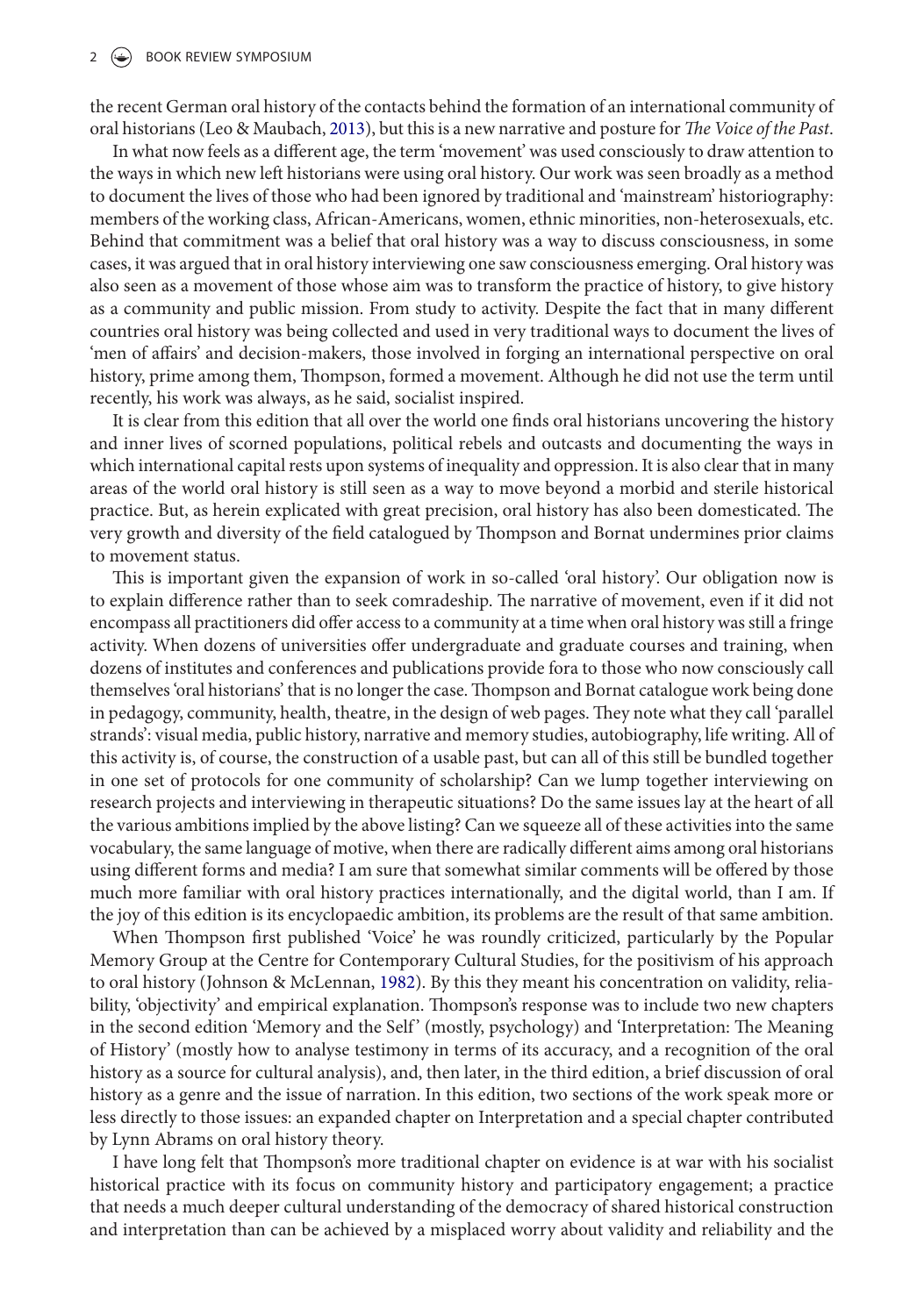accuracy of both memory and historical imagination. This 'war' is most evident, I think if one contrasts the optimism of the chapters on community practice and the defensive posture assumed in an only slightly altered chapter on evidence.

<span id="page-3-3"></span>This edition moves our discussion in the right direction but it is hindered by the theoretical apparatus behind this vision of evidence. Abrams' chapter is a good stab but as I noted in a previous review (Grele, [2011](#page-3-2)), her theoretical analysis tends toward middle level theory. Her brief intervention here (pp. 132–139) aims at a bit more complex considerations but still does not come to grips with the field work experience of the co-construction of a history – the interaction of the cultural discourses of both participants to the conversation – and the special nature of the document that is produced. This said one has to recognize the wide disparity between Abrams' view of the interview and Thompson's more traditional stance.

This being said, it must be recognized that Thompson (and now Thompson and Bornat) in offering a survey of the field always noted work in oral history that drew its inspiration from a perspective that was in rebellion against the questions that were central to more instrumental impulses. In this edition that tradition continues. Thus, it is possible for the reader to become familiar with alternative methodologies. There are contradictions in 'Voice' but they are not hidden, simply not explored. With this caveat *The Voice of the Past* as the 'go to' text deserves its reputation. In spite of lingering questions of theory and method, the book remains a basis from which a broadly understood overview of the field is possible.

#### *References*

<span id="page-3-2"></span><span id="page-3-1"></span><span id="page-3-0"></span>Grele, R. [\(2011\)](#page-3-3). Oral history theory by Lynn Abrams. *Oral History Review, 38*(2): (Summer/Fall)354–359. Johnson, R., & McLennan, G. (Eds.). [\(1982\)](#page-2-0). *Making histories: Studies in history-writing and politics*. London: Hutchinson. Leo, A., & Maubach, F. (Eds.). ([2013](#page-2-1)). *Den Unterdrückten eine Stimme geben? Die International Oral History Association zwischen politischer Bewegung und wissenschaftlichem Netzwerk* [Give the oppressed a voice? The International Oral History Association between political movement and scientific network Göttingen]. Wallstein Verlag.

> Ronald Grele *Former Director of the Columbia University Oral History Research Office, USA*

> > © 2018 Ronald Grele <https://doi.org/10.1080/13645579.2018.1425598>

When I was a history graduate student in the 1980s, writing a dissertation that depended upon triangulating oral, literary and visual sources, Paul Thompson's *The Voice of the Past*, the first edition of which came out in 1978, was one of a handful of books that guided how I conceptualized the relationship of different expressive forms as distinct, contrasting types of evidence. Thompson's book went well beyond the important but limited practical questions that oral history manuals published then typically addressed, but it was not as theoretically driven as Ronald Grele's *Envelopes of Sound* or Luisa Passerini's *Fascism in Popular Memory*. The conceptual richness of Thompson's book grew from his experiences as a scholar relying on interviews to develop new interpretations of the past. Thompson's previous book *The Edwardians: The Remaking of British Society* (1975) provided a practical example of how a structured set of interviews led him to rethink the social transformations the United Kingdom underwent in the early twentieth century. Neither a practical manual nor a theoretical exploration, *Voice of the Past* offered instead a manifesto for insurgent scholars aiming to expand the practice of history by including voices, topics and concerns then still typically excluded from most national histories. Thompson showed how to counter the prejudice widespread in the academy that oral history interviews were unreliable, trivial and incompatible with rigorous scholarship. Thompson answered these charges systematically in his review of how to plan, execute, preserve and analyse interviews. The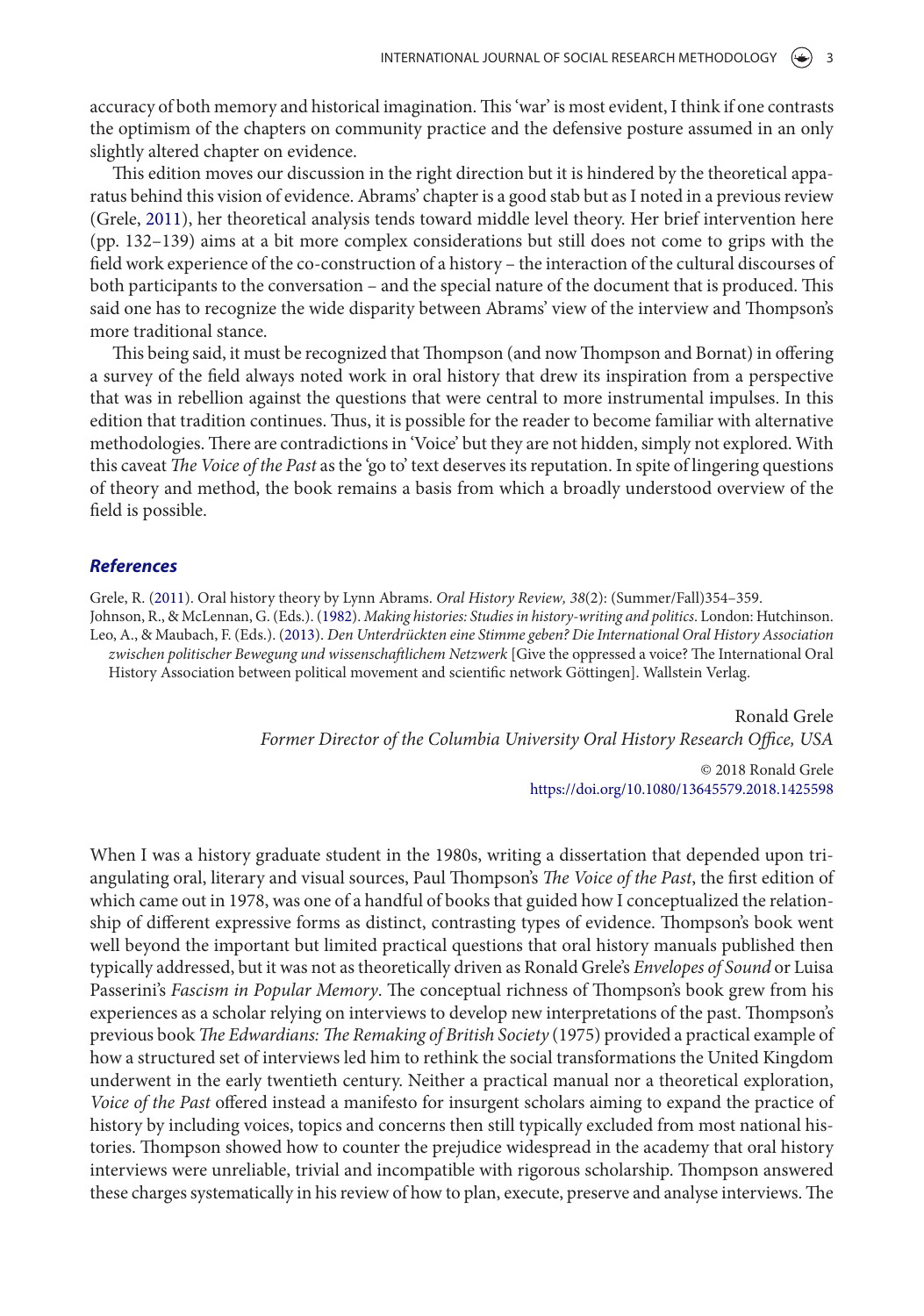#### $\circledast$  BOOK REVIEW SYMPOSIUM

chapter on evidence in particular offered practical, common-sense insights into how to sift through the varied, contradictory, often confusing types of information found in oral accounts and distil the information most relevant to crafting a compelling interpretation of the past. At the same time, he demonstrated that other types of sources long deemed 'objective' had their own biases and contradictions for which many times oral sources offered the needed corrective.

At the time, the kind of work that Thompson and others were doing in oral history exposed the limitations of much of what I was learning in graduate seminars. But I had to wonder how a method could generate a movement as radical and transformative as its advocates claimed? Certainly not in the way that feminist, Afro-centric, Latino, queer and environmentalist scholars were creating new, autonomous bodies of scholarship exposing the biases inherent to how all academic disciplines framed priorities and evaluated work. Still, 'oral history' did feel, thanks to the examples provided by Paul Thompson, Ronald Grele, Luisa Passerini, Alessandro Portelli and many others to involve much more than simply 'interviewing', even much more than listening to people and taking their testimony as serious evidence. Meetings in North America, Europe and Latin America that I attended were in fact gatherings of activists – many though not all dedicated to the study of labour, race, gender and sexuality. The range of topics addressed in meetings was broad, and participants came from every academic discipline, as well as from museums, parks and public history projects. Added into the mix was a small but important group of community-based activists asserting their own interpretations of their communities' histories independent of what academic scholars had to say. The movement was international. Comparing experiences, practices and publications from other parts of the world almost always was a major takeaway of oral history meetings. What united everyone was the conviction that bringing the subjects of history back into the narration of history, transforming them from objectivized subjects of study into phenomenological subjects knowing the world in precise, unique ways was necessary for knowledge to generate social change. That oral history was literally all over the place, applicable to every aspect of the relatively recent past, proved that it was a method based in a universal human condition potentially able to transcend the fragmentation inherent to the nation state and the corresponding division of learning into professional specializations accompanying the institution of the modern research university.

The fourth edition of Paul Thompson's long classic work has been thoroughly revised to present a veteran's assessment of what oral history as a global 'movement' has produced over the four decades since the first edition appeared. Thompson begins his story with a survey of historical, sociological, cultural and political writing that relied on oral testimony. This section of the book, dipping into antiquity but largely focused on the last five hundred years, establishes that what is currently known as 'oral history' (a term that became common only in the 1940s) has roots as deep and prestigious as archival historical research. He discusses many important figures that collected personal testimony in order to complicate understanding of the past. The predecessors to oral history include Beatrice Webb in England, James Stuart in South Africa, Jules Michelet in France, Kunio Yanagita in Japan, and the sociologists working with Robert E. Park who pioneered qualitative interviewing at the University of Chicago. There are many others Thompson resurrects, sometimes all too briefly. The historical survey establishes that the use of interviews to expand the historical record was international virtually from the beginning and that the turn to interviewing often challenged official rhetoric that obfuscated the difficult realities of labour relations, racial division, and colonial domination. The goals, as Thompson emphasizes, were often political, but never simply political. Writers who collected and interpreted personal recollections sought to establish a fuller, more accurate record. Professionalization of oral historical research during the twentieth century led to increased reflection on practice and efforts to recognize and correct for bias, with a hope that verifiable accounts of what had happened empowered movements seeking social justice in the face of entrenched political and economic power. Thompson moves from historical foundations into detailed consideration of oral history practice in every part of the globe and in most of the disciplines and fields where interviewing is now important for contemporary scholarship. The scope is well beyond the capabilities of any one person, even a scholar as deeply engaged with the promotion of oral history as Thompson has been for all of his adult life.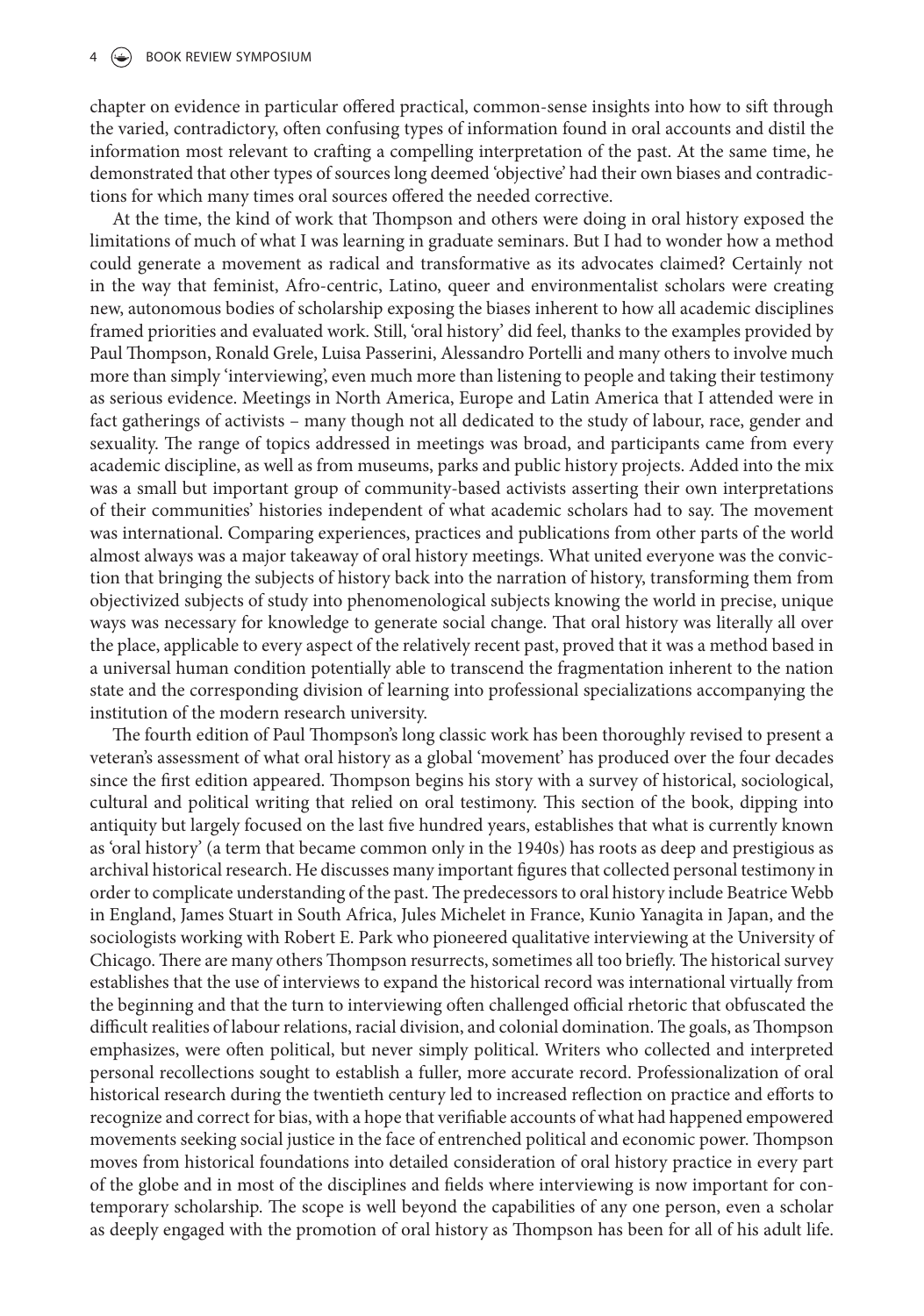That said, the book recounts many successes and establishes the importance of oral sources for many topics, while providing judicious critiques of efforts that Thompson believes were not as strong as they could have been. The ambitious scope of the new edition led Thompson to recruit two collaborators, Joanna Bornat, for many years the editor of *Oral History*, the journal of the Oral History Society in the United Kingdom; and Lynn Abrams, a historian teaching at the University of Glasgow, who contributed a chapter on recent theoretical debates in the oral history field. Abrams's chapter complements a chapter that Thompson wrote on new understandings of memory and identity and their implications for interview analysis.

Despite the contributions of two collaborators, in many ways, the book reads as an intellectual autobiography. The interpretations Thompson offers often draw from personal knowledge and, on occasion, are idiosyncratically selective. The range of material covered is well beyond the grasp of any single individual, even one who has been at the centre of oral history work internationally, who was the founding editor of the British journal *Oral History* and of fourteen books documenting in different ways the global dimensions of oral history. If any single person could have a synoptic vision of oral history work, it would be Paul Thompson, who has developed over many years of rigorous work deep personal connections with practitioners virtually everywhere. Still at times, Thompson's personal involvements take him in misleading directions. The discussion of oral history and testimonio in Latin America, struck me as weak overall. This section of the book would have benefited from consideration of John Beverley's controversial but also germinal writing on the topic, work that is unaccountably missing from Thompson's lengthy bibliography, perhaps because Beverley was never part of the 'oral history movement', but came from another strand of academic activism. Thompson's discussion of oral history in Brazil lacks the intellectual and political richness that readers of Portuguese can find in Ricardo Santhiago's detailed and beautifully argued examination, *Método, metodologia, campo: A trajetória intellectual da história oral no Brasil* (*Method, Methodology, Field: The Intellectual Trajectory of Oral History in Brazil*, 2013).

One of the many strengths of the new edition of *Voice of the Past* is the widened global perspective of Thompson's survey, but readers should remember that for all the information found in the book, for every project and author mentioned there are many others not covered but equally important. A full history of oral history as a method is yet to be written because it will require first in-depth studies for each country as well as for every discipline where interviewing has become important. After that painstaking work, done by specialists of those countries and from those fields, a new account synthesizing oral history as a global practice but transcending the limitations of personal experience will be possible. For the time being, the perspectives of the veterans of the oral history movement remain precious as a record of a new field emerging, struggling against considerable opposition as well as institutional inertia to establish itself.

> Richard Cándida Smith *Department of History, University of California, Berkeley, USA*

> > *©* 2018 Richard Cándida Smith <https://doi.org/10.1080/13645579.2018.1425598>

I had the good fortune to work at the University of Essex with Paul Thompson for almost three decades, yet I don't think I ever told him that a memorable experience in my undergraduate career at Oxford University had been to hear him and Thea Vigne talk about oral history in about 1972. I was active in the Radical History group, a group in revolt against the dullness and conservatism of the BA in Modern History syllabus at that time. So part of what we did was to educate ourselves by inviting speakers we knew were doing path-breaking historical research to talk to us. I vividly recall the way in which these two pioneers of oral history conveyed the radical potential of this way of doing history. It made a powerful impression; and although I never went on to use oral history in my own research,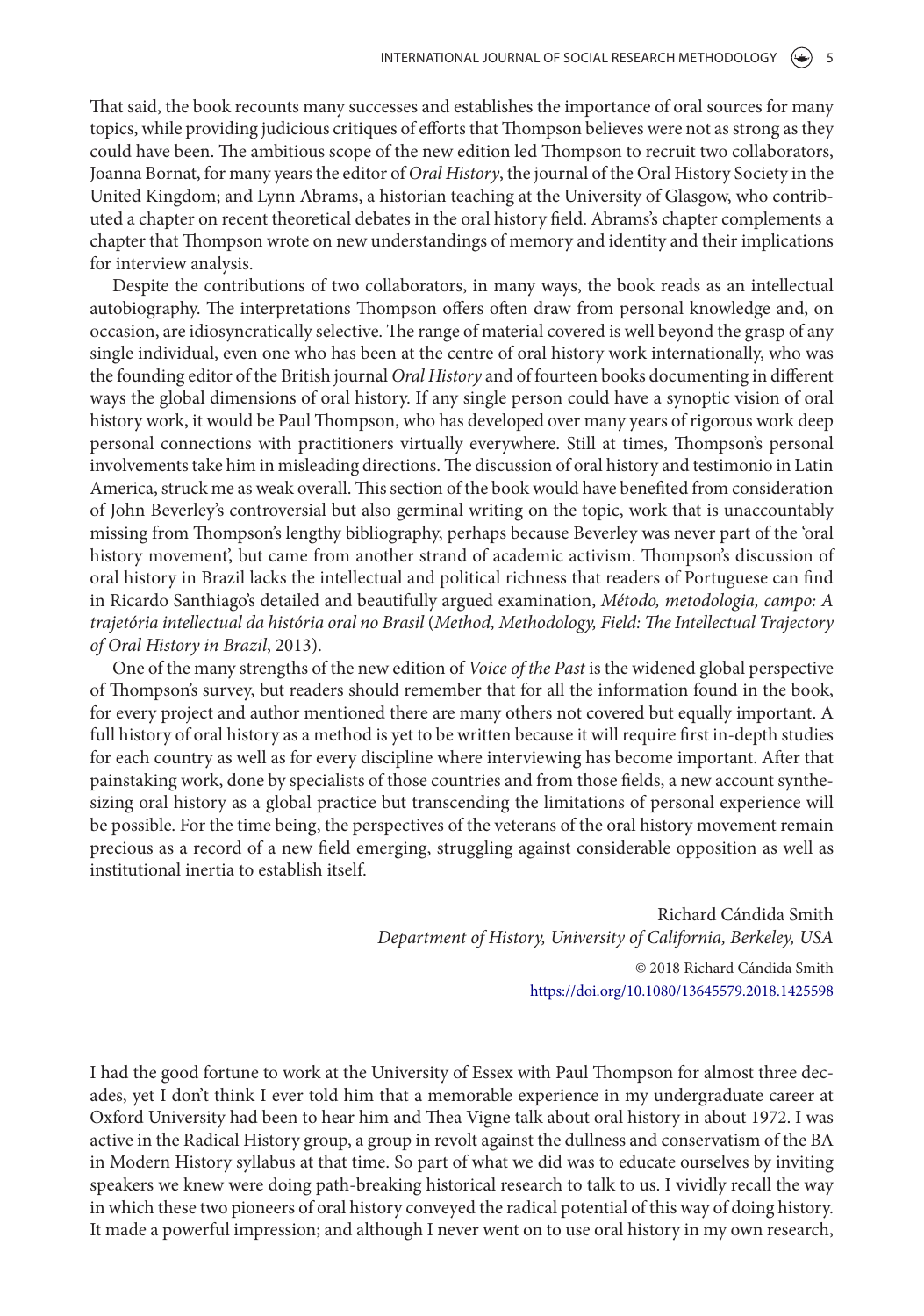#### 6 BOOK REVIEW SYMPOSIUM

their insistence on the value of studying the lives of ordinary people – and of involving them in that study – inspired my interest in doing research on the Russian Revolution 'from below'. The *Voice of the Past* appeared just after I joined the University of Essex and it quickly established itself as the standard text for the burgeoning practitioners of the new discipline. This new fourth edition, co-authored with Joanna Bornat, reflects the extraordinary flowering that oral history has undergone in the last 40 years. Thematically, the book ranges well beyond the history of subordinate social groups who were the prime concern of oral history in its early days, to discuss interviewing politicians, corporate executives, army generals and the like. Geographically, the new edition has long since lost its primary focus on Britain and ranges confidently across six continents. Methodologically, the new edition offers lucid accounts of the debates generated by the practice of oral history, from early ones to do with reliability and typicality of evidence, to later engagements with memory, narrative and forms of storytelling, to more practical considerations concerning the interaction of interviewer and interviewee. The discussion of these methodological issues should be read by historians of all stripes, since they touch on fundamental issues about history writing and the epistemological status of the past.

The fourth edition continues to be suffused by the original inspiration that lay behind oral history, namely its potential to make history more democratic: to 'give back to the people who made and experience history, through their own words, a central place' (p. 3). The geographical reach of the new edition demonstrates that this democratizing impulse has remained central to oral history as it has spread across the globe, helping to weaken dictatorships and to publicize massive suffering that such regimes suppress. I applaud this wholeheartedly. Yet as one who works on the history of Communist societies – mainly, the Soviet Union and China – I feel that the uses of oral history and life writing have played a more complex, ambivalent, sometimes even a reactionary role than is reflected in the new edition. And I wish briefly to review some of the ambivalences that pertain to oral testimony in both Communist dictatorships and post-Communist democracies – none of which goes entirely unnoticed in the volume.

<span id="page-6-3"></span><span id="page-6-2"></span><span id="page-6-1"></span><span id="page-6-0"></span>Notwithstanding their collectivist ethos, Communist societies laid great emphasis on the ideological transformation of the individual citizen. Pressure to raise one's political consciousness and thereby demonstrate one's loyalty to the regime was fairly constant (though much less intense in the later years of Communist societies). It was central, too, to influencing one's chances of social mobility and, in the darkest times, one's chances of physical survival. To a considerable degree, the demonstration of political consciousness rested on one's ability to tell one's life story in a manner that accorded with approved ideological canons. In the Soviet Union under Stalin biographical writing fell into roughly three types: personal diaries, in which individuals engaged in 'work on the self' in an effort to align their lives with (or to distance them from) the Communist project; biographies that individuals had to write if they were to achieve some upward social mobility by getting into higher education, into the party or into a government job; and narratives – often paradoxically labelled 'self-criticism' – that individuals composed when they became the objects of criticism from their work group or party cell, narratives that were usually delivered in face-to-face meetings (Hellbech, [2009](#page-8-0); Studer, [2008](#page-9-0)). Sheila Fitzpatrick has written about the practices of dissimulation and unmasking that were a central feature of such life writing, motivated by individuals' desire to hide problematic class backgrounds or cover up political errors [\(2005](#page-8-1)). (Incidentally, there is only one reference to respondents lying in the index of the fourth edition.) More broadly, historians have emphasized how biographical narratives were shaped by official discourse and day-to-day power relations and how they had consequential effects for individual and social identity (such as Stephen Kotkin's influential notion of learning to 'speak Bolshevik', [1995\)](#page-9-1), while leaving a certain space for strategic manoeuvre. In China, rituals of 'speaking bitterness' were a part of land reform and the most abject members of the community were trained by incoming work teams to tell their life stories in terms of class, exploitation and the horrors of the 'old society': terms that were by no means familiar to them. Subsequently, in 1950s China, far more than in Stalinist Russia, rituals of denunciation of, and self-criticism by those with politically problematic backgrounds became brutally familiar; and village and workplace authorities regularly wheeled out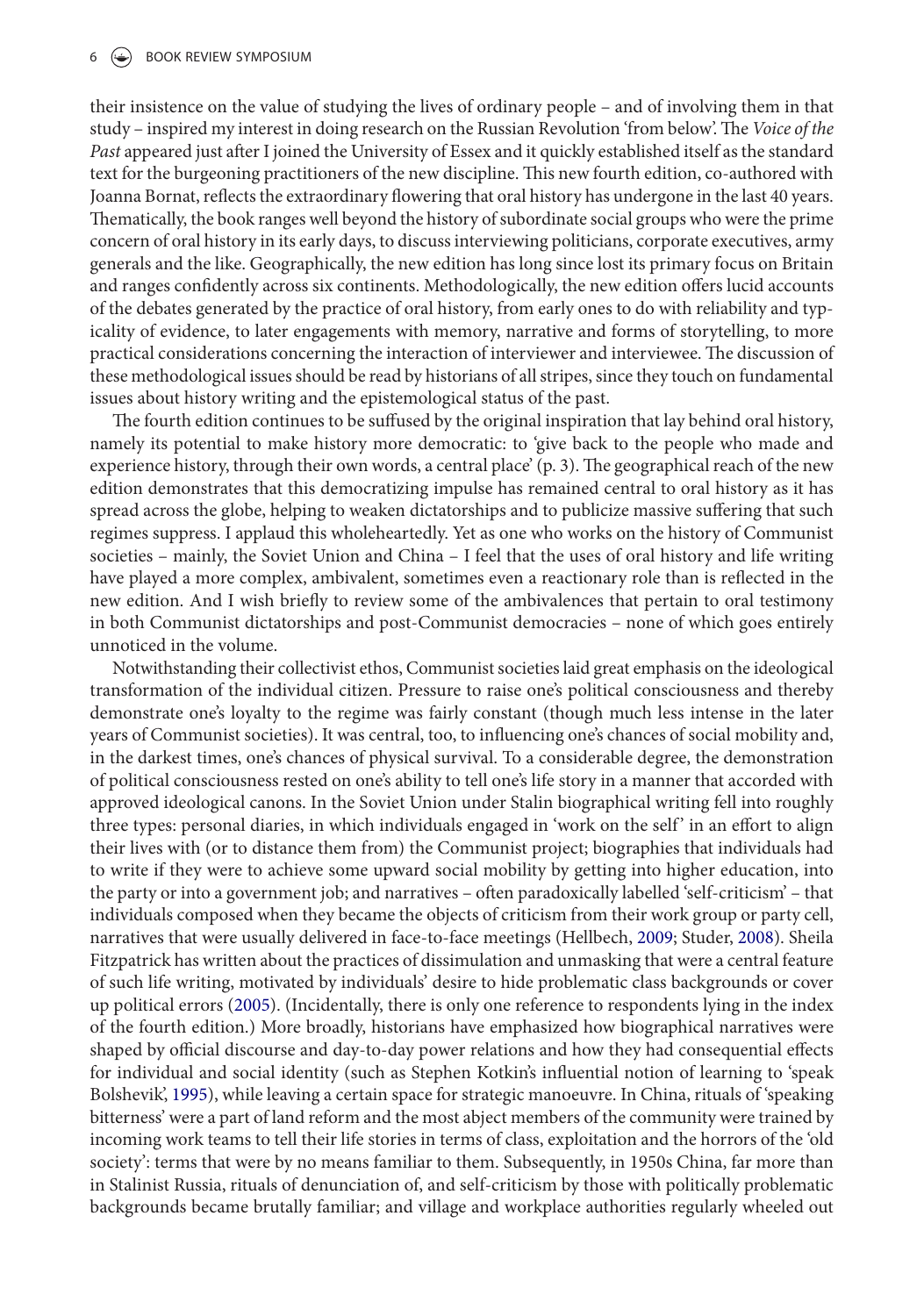the same hapless individuals for a drubbing when they perceived apparent inconsistencies or evasions in the latest version of their biography.<sup>1</sup>

Given this intensely politicized conception of the life story, it is no surprise that the end of Communism in Eastern Europe and the Soviet Union (and with the onset of the reform era in China from 1978) saw oral history become a vehicle through which individuals could tell uncensored versions of their life stories, challenge the previously hegemonic narrative and speak about events that the Communist regimes had denied or distorted. In China during the 1980s, there was a flood of autobiographical writing in fictional and memoir form by those who had suffered under the Cultural Revolution (1966–1976). This enabled individuals to articulate their personal suffering within a larger frame of meaning (so-called 'scar literature' was one influential form), but one was that was not too discrepant from the official condemnation of this decade as 'ten years of turbulence'. In recent times, there has been far less official encouragement to write about the Cultural Revolution – it runs the risk of being seen as what Xi Jinping calls the 'negation' of the first 30 years of Communist rule – and one consequence has been the appearance of a number of underground journals and online platforms that encourage people to write about their experiences in an unbuttoned fashion, including owning up to violence that they themselves may have committed. The retired film historian, Wu Di, who co-edits the journal, *Remembrance*, nevertheless comments on the fear, shame, suspicion, resentment, envy and desire to please that he regularly encounters when interviewing people about their Cultural Revolution experiences ([2005\)](#page-3-0). In contrast to the 1980s, the tendency now is for public memory of the Cultural Revolution to be more pluralistic, with some who were young Red Guards at the time insisting that this was a liberating time for them, thereby provoking fierce polemic on the internet (Zhong, Zheng, & Bai, [2001](#page-9-2)). Far more taboo as a subject of remembrance has been the famine caused by the Great Leap Forward from 1958 to 1961, which killed around 30 million people. Oral historians, in alliance with colleagues who were able to work in archives that are now less open than they were in the early 2000s, helped uncover a traumatic experience that was occluded in official propaganda, referred to euphemistically as the 'three years of natural disaster' (Thaxton, [2008](#page-9-3); Xun, [2014](#page-9-4)).<sup>2</sup>

<span id="page-7-5"></span><span id="page-7-4"></span><span id="page-7-3"></span>Such work is broadly in line with the democratizing potential of oral history emphasized in the fourth edition, but it is clear that even in post-Communist times oral testimony about the Communist past remains permeated by the now superannuated Communist narrative in it shapes both the form and content of what is remembered, even where the individual is negatively disposed towards the former regime. Gail Hershatter explores the experience of elderly rural women in China in the 1950s and shows how their intimate memories are sewn into a gendered collective memory that is framed by Maoist ideals, such as that of the model woman worker, and by official milestones such as land reform or the Great Leap Forward ([2011](#page-8-4)). Similarly, the 80 workers interviewed by Ching Kwan Lee in the rustbelt northeastern city of Liaoning show no desire to go back to the Maoist past, yet they constantly refer to it when discussing the present, and their memories of it are framed in terms central to the hegemonic discourse of the time, including issues such as equality, job security, the slogan of workers as masters of the enterprise [\(2007\)](#page-9-5).

<span id="page-7-2"></span><span id="page-7-1"></span><span id="page-7-0"></span>The conceptual approach of most studies of Communist and post-Communist societies has been to engage with memory, rather than oral history per se. Oral history, of course, has played a huge part in shaping social memory – and key works are referenced in the fourth edition – yet memory is a wider category than oral history, which embraces film, photographs, buildings, museums, pilgrimage sites, forms of material culture and so on. This broader approach has produced some interesting work on Communist and post-Communist sites of memory. One of the most moving studies is Jun Jing's *Temple of Memories,* which shows how in the reform era villagers in Gansu province built a Confucian temple and reconstructed relevant ritual texts, genealogies and popular versions of local history. This served to buttress the cult to the locally dominant Kong lineage (the lineage of Confucius himself), and links to the party-state, but it also opened up spaces in which the cult could be challenged through deviant practices such as spirit possession (Jing, [1996](#page-9-6)). Such non-Western cases of memory politics alert us to ways in which understandings of memory are culturally shaped: certainly, there is linguistic and cultural overlap with the English term, but classical Chinese distinguished between *jiyi* (記憶), which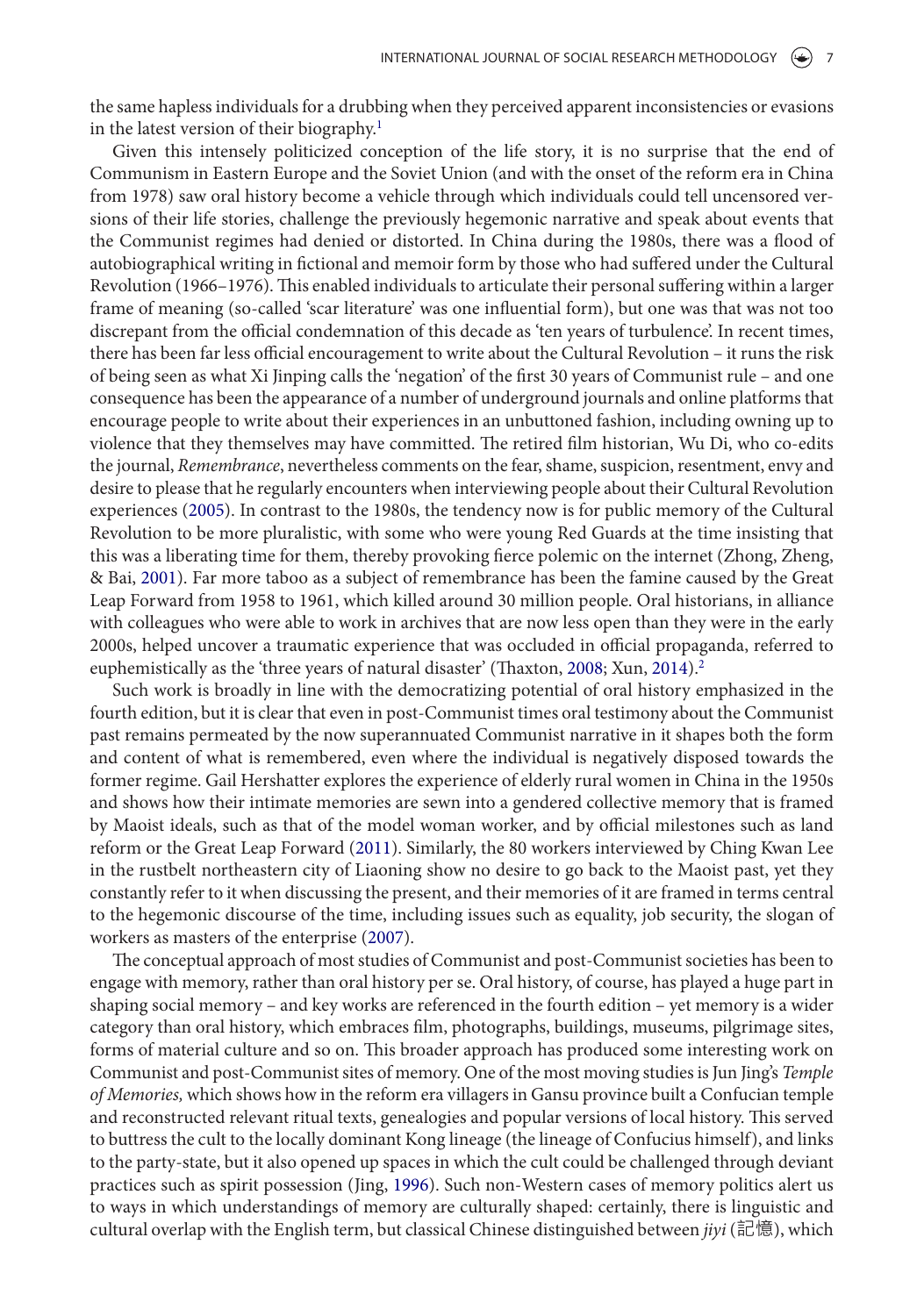<span id="page-8-8"></span>denoted the capacity to recall a previous experience, and *jixing* (記性), which denoted the capacity to memorize large amounts of information, a skill that was vital to passing the civil service examinations (Wooldridge, [2015](#page-9-7)). This skill went into abeyance when the examinations were abolished prior to the overthrow of the Qing dynasty in 1911, but some memory politics currently underway express a nostalgia for the loss of historical knowledge and moral insight that are believed to have been transmitted by this traditional conception of memory.

<span id="page-8-7"></span>When the Communist regimes of Eastern Europe fell in 1989, oral history was instrumentalized – often with state backing as in Poland and Hungary – and used as a way to recover what had been repressed in the nation's past by Communism. There was a purposeful drive to recovering a history of resistance on the part of citizens, especially of a nationalist kind, and to give voice to dissidents and to those who had quietly refused to compromise with the old regime, whether for political, religious or ethnic reasons. Such post-Communist uses of oral history have tended to valorize subject positions, such as victim, resister or collaborator, and to marginalize those of working people and other subordinate social groups, who enjoyed a somewhat exalted symbolic status in Communist ideology (although continuing interest in the experience of women is something of an exception to this rule) (Mark, [2010\)](#page-9-8). Even when the impulse behind oral history projects has been less obviously political, the interest of historians in exploring aspects of daily life that were partially hidden under Communism, or about which it was difficult to speak, such as material shortages, informal economies, family life, sexual practices, domestic violence and so on, has often had unintended ideological effects. Getting people to speak about these things has hugely widened the historical canvas, and revealed much about the strategies of accommodation, acquiescence and appropriation deployed by ordinary people to make daily life bearable. However, their testimony has sometimes served to present the sphere of private life as beyond the reach of the state and a realm of freedom that would eventually prove stronger than Communist power (Apor, [2007](#page-3-1)). More generally, the suddenness of the fall of Communism in Eastern Europe made interviewees acutely aware of the need to tell their stories in ways that were in accord with the newly dominant liberal or nationalist narratives. So they tended to skate over instances of accommodation with, or success within the Communist order, highlighting small acts of resistance, all the time stressing continuity in their lives and thus avoiding appearing to be people who had opportunistically tacked with the prevailing political wind (Andrle, [2000\)](#page-3-2). In other words, the values of liberal democracy or nationalism have continued to shape the form and content of what is remembered even in the now more open societies of Eastern Europe. The point is not to deny that oral history has served as a democratizing force – especially, insofar as it creates a more differentiated picture of society – but it is to complicate our sense of what giving back a voice to ordinary people may mean and to caution against too romantic a conception of oral history.

#### *Notes*

- <span id="page-8-6"></span><span id="page-8-2"></span>1. For an astonishing account of successive denunciations of a young worker activist, a suspect because of his pre-revolutionary connections with secret societies, who is finally revealed as homosexual, see Kuisong, [2015](#page-9-9).
- <span id="page-8-5"></span><span id="page-8-3"></span>2. It is the Chinese journalist Yang Jisheng who deserves most credit for excavating the scale and lineaments of this catastrophe ([2013](#page-9-10)).

#### *References*

Andrle, V. ([2000\)](#page-3-3). Neither a dinosaur nor a weathercock: The construction of a reputably continuous self in Czech Postcommunist life stories. *Qualitative Sociology, 23*(2), 215–230.

Apor, P. ([2007\)](#page-2-0). The joy of everyday life: Microhistory and the history of everyday life in the socialist dictatorships. *East Central Europe, 34*(1), 185–218.

Di, W. ([2005](#page-2-1)). Wenge koushu zhong de xinli xue [Psychology in the oral history of the cultural revolution]. *Jiyi* [Remembrance]*, 127*, 12.

<span id="page-8-1"></span>Fitzpatrick, S. [\(2005\)](#page-6-0). *Tear off the masks!*. Princeton, NJ: Princeton University Press.

<span id="page-8-0"></span>Hellbech, J. [\(2009\)](#page-6-1). *Revolution on my mind: Writing a diary under Stalin*. Cambridge MA: Harvard University Press.

<span id="page-8-4"></span>Hershatter, G. [\(2011](#page-7-0)). *Gender of memory: Rural women and China's collective past*. Berkeley: University of California Press.